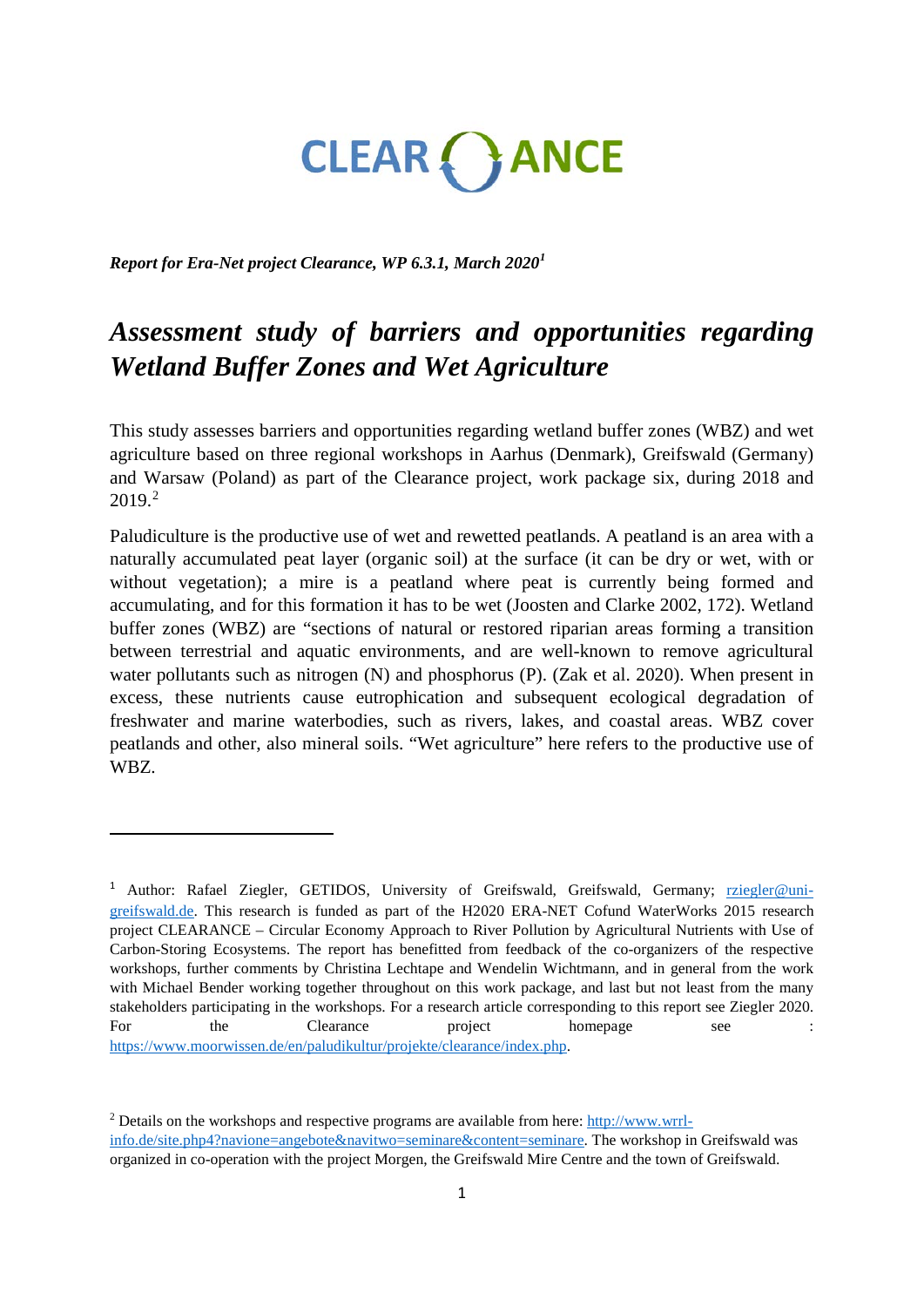For the three catchments discussed at the workshops, this study arrives at the following general conclusions and associated barriers and opportunities for WBZ and wet agriculture:

- Wet agriculture in spite of its climate and water protection benefits is a marginalized option in current agricultural use, and even more so for wet agriculture on WBZ.
- Central barriers are institutional: There is no even-handed funding for wet agriculture options on WBZ; the EU common agricultural policy and associated national policies continue to prioritize intensive agricultural options on dry and drained soils. Funding options via the water management plans of the European Water Framework Directive (WFD) are also not currently used, not least due to insufficient knowledge and monitoring of WBZ co-benefits. Nature conservation policy, while not opposed to WBZ with wet agriculture as such can, be in tension with the approach, especially where species have to be protected. Further taking into account technical path-dependency created by established melioration or land-drainage systems, WBZ development with wet agriculture faces high institutional barriers.
- A central knowledge challenge is the particularly complex role of WBZ, which may have both organic and mineral soils, thus simultaneously stretching paludiculture on organic soils to a more general wet agriculture (covering also mineral soils), and increasing complexity due WBZ both serving nutrient removal functions but sometimes also releasing nutrients (such as phosphate).
- A further challenge is the widespread absence of suitable networks and positions that can coordinate between land-owners, users (especially farmers) and governmental agencies (the one Danish exception notwithstanding, see below).
- Central opportunities for WBZ and wet agriculture emerge where
	- o government from the municipal level up takes long-term responsibility to create systemic catchment solutions that create security for users to experiment with new options and associated valued changes and that fosters partnerships with public, communal and private actors;
	- o users such as farmers can explore new options in opportunity contexts (e.g. drainage already does not work/is no longer economic, there is municipal and/or scientific support), while potentially continuing to exploit established uses to meet short-term economic ends on other lands;
	- o WBZ protection without agricultural use is simultaneously pursued and communicated as an important alternative option, as depending on context agricultural wet use might not be desirable (f. ex. nature conservation) or economically viable (f. ex. size of land).
	- o WBZ protection with wet agriculture is clearly contextualized in the general policy context, i.e. in particular the upstream requirement of fertilizer and pesticide restrictions in respect of nature conservation and WFD requirements.
	- o Knowledge brokers such as applied scientists or specialized consultants accompany site scoping and WBZ development with or without wet agriculture.
	- o Paludiculture and wet agriculture on WBZ are better communicated as innovative land use options for circular economy.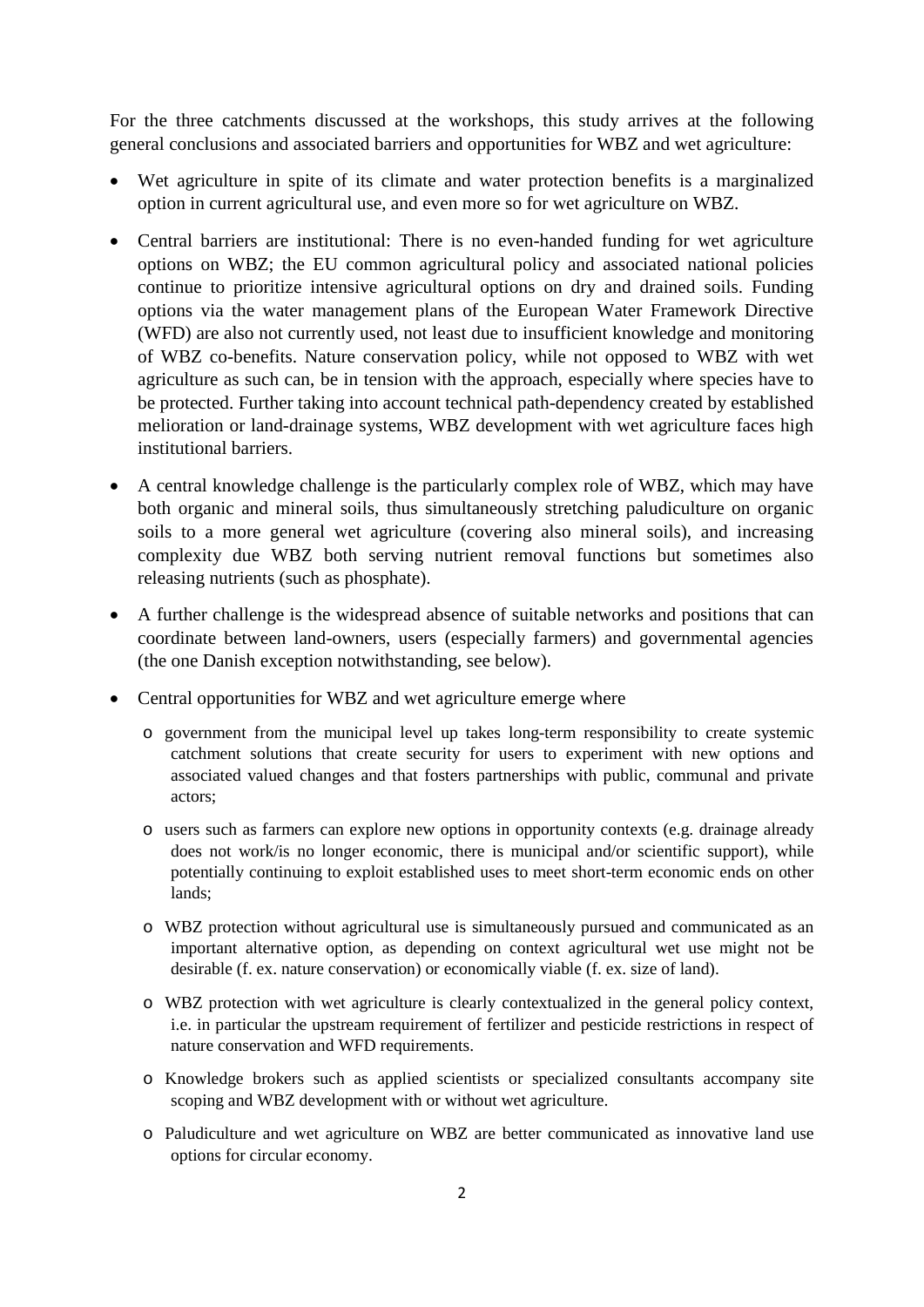# 1. Method

Workshops were analysed based on the social grid approach to the study of innovation dynamics (Beckert 2010, Nicholls and Ziegler 2019). It analyses social change in terms of an interplay of three social forces: social networks, institutions and cognitive frames. *Social networks* are the structures of social relations and relational patterns in society, particularly at the field level. Fields are comprised of the specific structures of social networks that create power differences between actors and status hierarchies. *Institutions* are the constraining and enabling rules and norms of a society. *Cognitive frames* are the shared meanings and interpretations which make sense of society and its functioning. Taken together, these three social forces constitute a social grid that shapes the formation of fields, their stasis and change.

Innovators (i.e. here advocates of wetland buffer zones and paludiculture) seek to change the dynamics in the field exploiting institutional opportunities and incompatibilities between institutions, drawing on cognitive frames for the interpretation of rules, creating and influencing social networks. Other stakeholders might draw on these social forces to defend other options or the status quo and ensure the reproduction of rules, ways of thinking and social networks that protect and advanced their established interests, business plans and identities.

The report is based on the presentations at the three Clearance workshops, workshop protocols, the workshop reports of Grüne Liga, and subsequent personal communication with individual participants were questions emerged. A first draft was sent to the respective workshop co-ordinators, and on this basis the final report was written. The report presents the three workshops in the chronological order of their organization.

The presentation of the material is based on the social grid approach. First opportunities are presented in terms of cognitive frames, institutions and social networks and their relevance for change in direction of WBZ protection/creation with or without wet agriculture. Then barriers to such change are presented following the same sequences, followed by a discussion of interrelations between social forces. Due to the importance of normative ends for sustainability innovation, the analysis of cognitive frames is further differentiated into cognitive frames relating to normative ends and those relating to ideas of social change.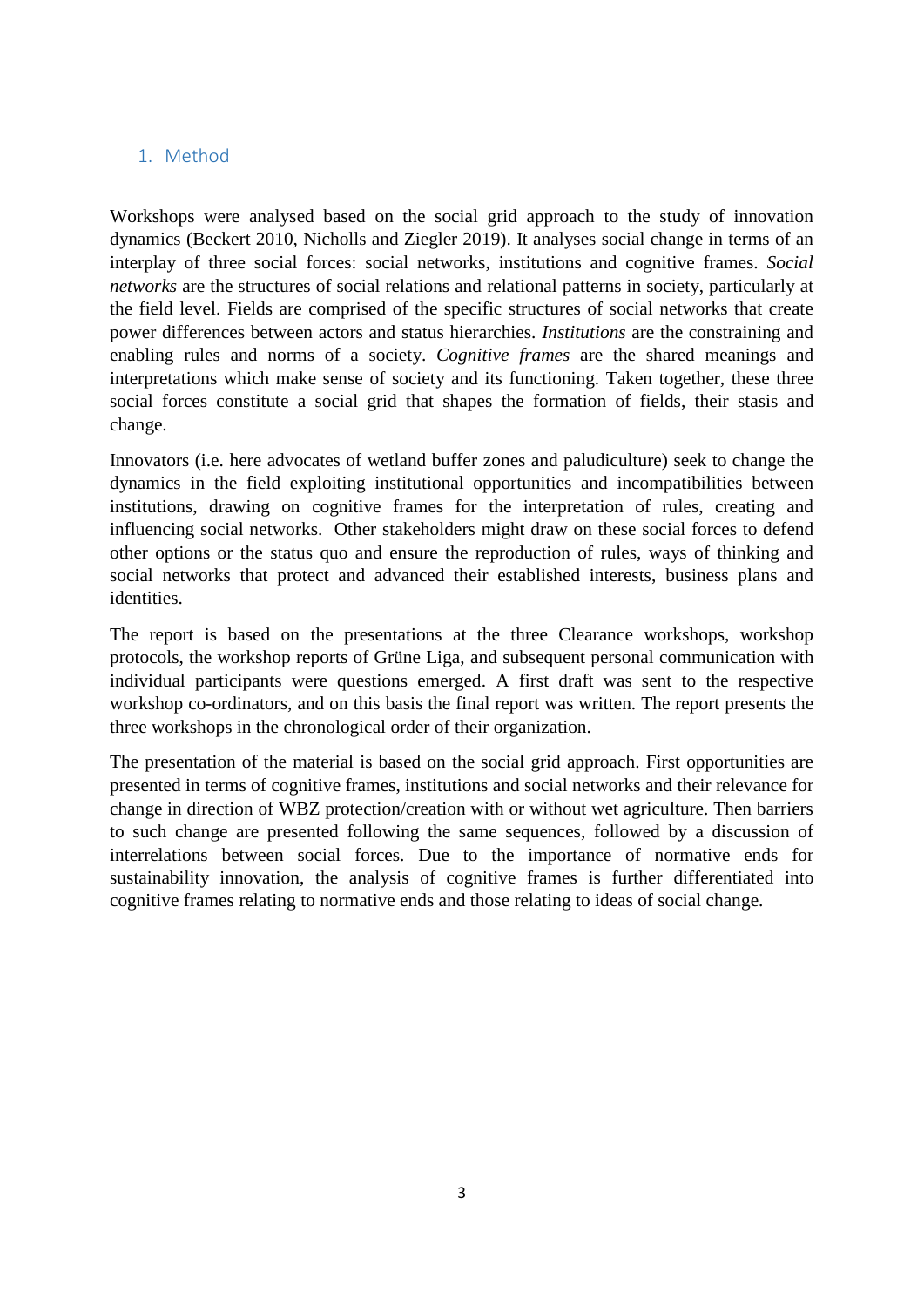# 2. Aarhus Workshop<sup>[3](#page-3-0)</sup>

#### *Opportunities*

 $\overline{a}$ 

*Cognitive frames*. The normative vision included two cognitive frames: 1) *Wetland restoration as a tool for meeting water protection and nature protection goals*: Wetland restoration has been recognized within the national water action plan as a way to reduce nitrogen already in 1998, in recognition of the failure to reduce nutrient inflow from agriculture and against the historical trend of  $7460 \text{ km}^2$  of wetland reduced to 569 km2 during the modern agricultural transformation (see Hoffman et al. 2007). 2) *Wetland restoration as an approach with multi-functional benefits (N and P reduction, improved hydrology, climate adaptation, biodiversity) from a scientific perspective*: Wetland restoration is a way to establish green corridors that improve the biological-hydrological interplay in the valley, remove N and P, promote climate adaption (not least via peat formation), and contribute to species/habitat preservation/creation (Hoffmann 2018). In addition, the Danish discussion highlighted a distinct cognitive frame of social change: 3) *Land use change is to be implemented on a voluntary basis.* Land swaps for wetland restoration are based on a principle of voluntariness and this is said to improve buy in and participation in wetland restoration (Blaabjerg 2018).

*Institutions.* Of central importance for wetland restoration are the Danish Action Plans for the Aquatic Environment (Hoffmann et al 2007). The government plans to rewet 113 000 hectares of drained wetlands by 2021, and for this has allocated 1,6 billion DKK (about 210 million Euro) (Blaabjerg 2018). Local authorities are obliged to reduce nutrient leaching to the coastal zone; however, the land is often owned by farmers (Moth 2018). The Danish Nature Agency and local communities identify areas and pre-investigate technical feasibility and land-owner interest. Within the Danish Ministry of Agriculture there is a land consolidation division: it organizes a process that allows farmers to sell or swap land in a way that they see as an improvement for them, and in this way facilitates restoration process (for details of this process see Blaabjerg 2018, Moth 2018). There is also a *Danish Wetland Monitoring Program.* A long term research focus on wetland restoration in Denmark has resulted from the fact that wetland restoration is co-funded via the *EU regional development plans.* For this, the European Union requires monitoring of effectiveness (see Audet et al 2019 for results on nitrogen and phosphate removal).

*Social Networks.* The Danish workshop pointed to an organisational innovation: an intermediary position created by the municipality of Kommune Ringkøbing-Skjern and vestjysk (an advisory farmer service). The position allows to facilitate the wetland restoration effort. Facilitation includes a) informing stakeholders such as farmers and local consultants (for example regarding the type of measurements needed to meet WFD requirements), b) built trust and improve cooperation between the municipality and the farmers via public meetings

<span id="page-3-0"></span><sup>3</sup> Materials used for the analysis: Grüne Liga Workshop summary; presentations during the workshop (including subsequent discussions); follow-up correspondence where questions emerged.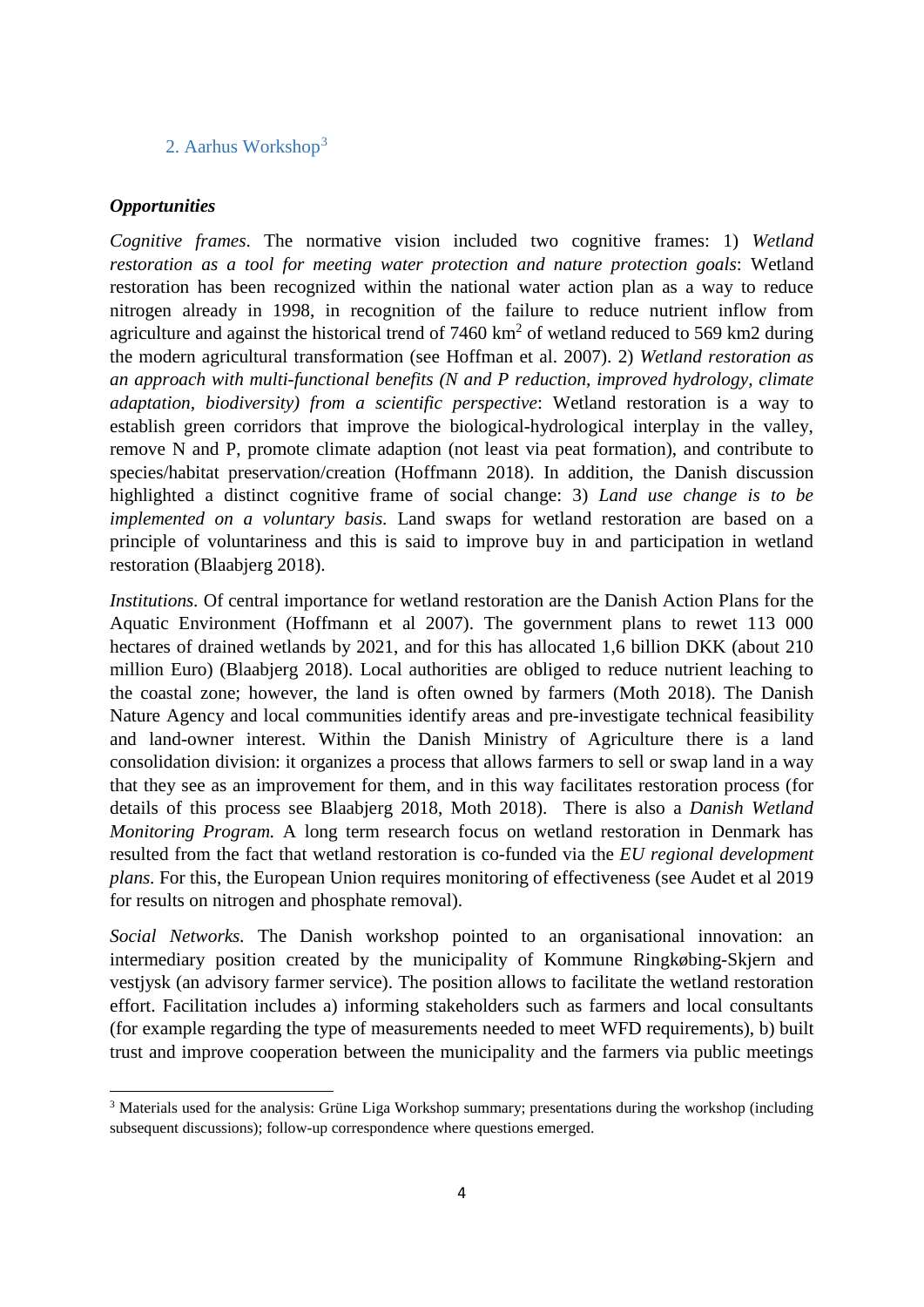and individual meetings in frequently multi-year restoration projects (Moth 2018). According to Moth, "the idea of a joint employee arose from the local farmer advisory organization. In 2008, it became clear that in order to fulfil the water management plans and the Water Framework Directive it would be necessary to involve the landowners. Sixty-six percent of the land is cultivated in Denmark and the short distance more or less from anywhere in Denmark to the coastal waters would affect many farmers. Besides, in 2008, the economy was [still] good and the expectation was that it was the right time to address farmers with initiatives. Unfortunately, the economy changed the next couple of years and the incentive to participate in environmental initiatives decreased somewhat. Even so, the position has still been a success and has helped in knowledge sharing and the daily contact has established a trust within colleagues on both sides." There has also been some nation-wide uptake: the national farmer advisory organisation Seges has appointed 20 catchment officers in 2016 to implement constructed wetlands and other smaller environmental initiatives. These officers provide support for the construction of the wetland and the application process (Moth 2018. However, the positons are based with the local farmer advisory service only, and not a co-hire with the municipality.

#### *Barriers*

*Cognitive Frames.* The workshop also pointed to cognitive frames reinforcing the status quo. 1) *Nature as an economic resource.* Stakeholders sometimes view unused nature as 'wasted nature', and wetland restoration as nothing but a potential loss of income. This purely economic focus on restoration fosters high land compensation demands. It can be reinforced by a perception that wetlands are 'bad' (Blaabjerg 2018). In addition to this normative point, there are also cognitive barriers to change. 2) *Government distrust*. Many farmers distrust government, not least if it lacks time and possibility to listen. Moreover, a past buffer strip implementation policy is still remembered as a top-down and unsuccessful imposition by government (Ensslin and Bender 2018). In addition, there is 3) *Lack of knowledge* about wetland restoration and its benefits for the public good (Moth 2018, Ensslin and Bender 2018). 4) Scepticism with respect to wetland buffer zones with or without wet agriculture being sufficient to remove nitrogen and phosphate in the long-term. Therefore, a technical solution might be better (Hoffmann 2018).

*Institutions.* An *informal* institutional barrier is competing habits that are perceived as in competition with wetland restoration, such as hunting. A specific barrier for wet agriculture on wetland buffer zones is *a lack of responsibility* for wetland management after conversion (Ensslin and Bender 2018). This leads the government agency not to consider wet agriculture on such zones so far, as this would require monitoring. Finally, the important first pillar of the European CAP ties subsidies to environmental minimum standards, whereas the small second pillar actively encourages maintenance and construction of natural ecosystems on agricultural land (Bender et al. 2019, 15). This subsidy structure tends to promote continued high use of fertilisers and pesticides, thereby materially enforcing the scepticism noted above regarding the possibility of natural solutions.

*Social networks:* As noted above, there has been some diffusion of the idea that wetland restoration requires facilitating work to build trust and cooperation between farmers, municipalities and further stakeholders. However, so far a truly hybrid position as realized in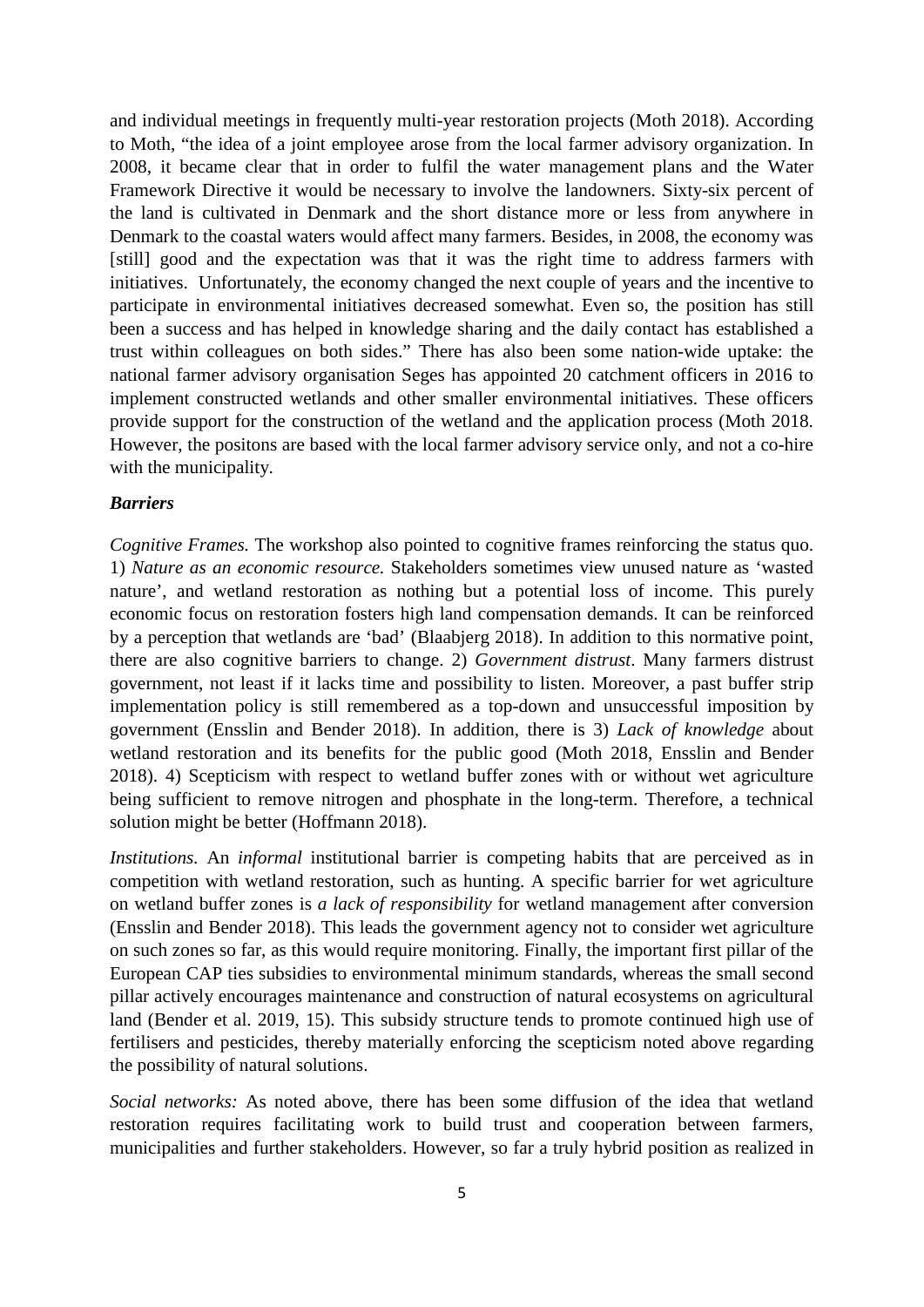the municipality of Kommune Ringkøbing-Skjern and co-funded by municipality and the farmer advisory service remains unique.

# *Interrelations in the social grid*

The major positive lesson of the Aarhus workshop is the importance of the land consolidation process and associated intermediary positions (such as municipality of Kommune Ringkøbing-Skjern and vestjysk, an advisory farmer service) to create space and time to improve trust and knowledge and to create local social networks for the implementation of restoration projects and practical organization of responsibility.

However, this possibility remains limited in the face of continued subsidies for conventional agricultural on drained land (and thus high fertiliser input). This in turn threatens the sufficiency of nature-based solution and might require more technical ones to ensure sufficient nitrogen and phosphate removal. Improved nitrogen and phosphate removal via wet agriculture has so far not been considered moreover due to a lack of monitoring responsibility for restored wetlands (with wet agriculture). Thus ecological land consolidation without and even more so with wet agriculture remains a marginalised niche.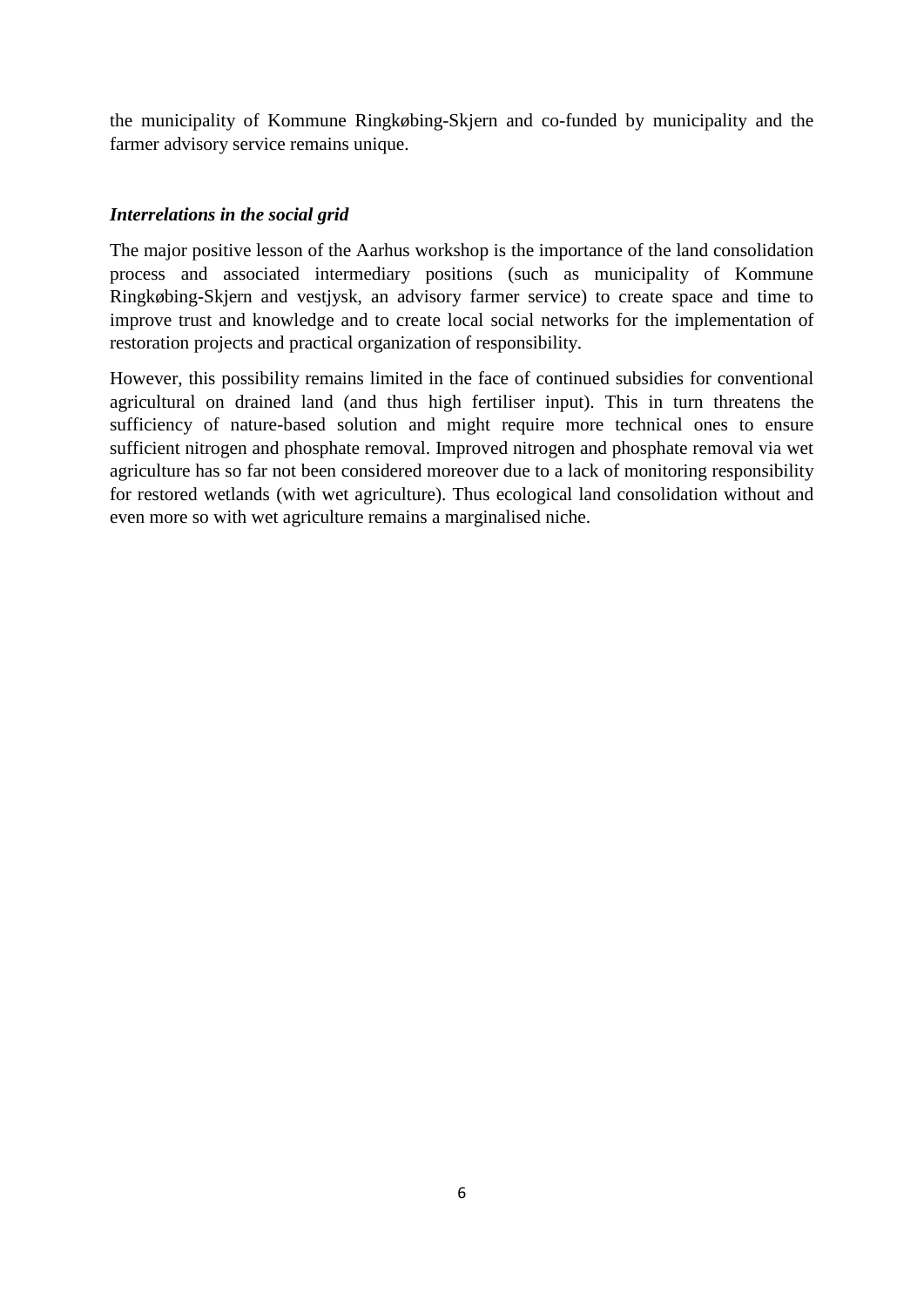# 3. Greifswald Workshop[4](#page-6-0)

#### *Opportunities*

 $\overline{a}$ 

*Cognitive frames*. The normative vision included three cognitive frames. 1) *Ecologicalfunctional perspective on nature*: This frame highlights the climate benefits from rewetting mires due to reduced greenhouse gas emissions (Wichtmann 2018, Reichelt 2018), adding biodiversity, reduced land subsidence and water quality improvements as further co-benefits. Closely related is the metaphor of mires as kidneys of the landscape (Zak 2018) as they reduce the outflow, especially of nitrate, into rivers and coastal waters as well as regulating the water balance. The frame aligns with perceived instrumental and some intrinsic value opportunities seen by various stakeholders: for the protection of the oceans, climate protection, and drinking water protection, for agro-ecology and biodiversity. 2) *Rivers as places of life quality*: Historically in central and northern Europe, mires and wetlands tend to be perceived negatively (Deickert and Piegsa 2016). However, this seems to change somewhat if mires are associated with rivers. In this case the frame aligns with a relational value of rivers as places of life quality: a place that people are already 'in', with historical and cultural uses important for life quality (Lerm 2018). This value and the perception of 'our river' extends to other living beings: the healthy river as providing kid room for fish' (Kühn 2018, see also Wilke 2018). 3) *Property obliges*: The town of Greifswald and the university along with other land owners have a responsibility for their property: it should be used in a way that is beneficial or at least not detrimental to the public good.

A cognitive frames of social change also emerged from the workshop: *Money rules the world*: People change their behaviour when there is a monetary benefit. 'Without economic incentives nothing happens' said one participant, 'it must be profitable' another one. Paludiculture is an economic strategy and sustainable economy model: productively use renewable resources (i.e. paludiculture plants) without reducing the ecosystem functioning (i.e. peat preservation). The focus is on new value chains and with it jobs and regional development (Oehmke 2018, Bork 2018). Workshop participants from research and innovation promotion emphasise paludiculture-*innovation* as a factor of national prestige ('made in Germany') and argued that to achieve major innovations, a bio-technical research infrastructure is required.

*Institutions.* The consideration of WBZ with and without wet agriculture is chiefly legitimated 1) by the water law and the WFD and its water quality goals. According to WFD standards the river Ryck which flows through Greifswald, is in an unsatisfactory to bad condition (Kühn 2018, Meyer 2018). Accordingly, water management plans can consider measures to tackle pollution, and this in principle can also subsidise WBZ, constructed wetlands and paludiculture measures, both for retention of nutrients from agriculture and from settlements (Kühn 2018). There are also specific subsidies for the creation of WBZ along rivers. The

<span id="page-6-0"></span><sup>4</sup> This section is based on the following materials: The workshop presentations at the Greifswald Workshop, 28.11.2018, including protocols of the discussion and subsequent internal group meeting with stakeholders, the Grüne Liga summary report of the workshop, follow-up correspondence where questions emerged. For a longer version, additionally drawing on interviews with stakeholders see Ziegler 2020.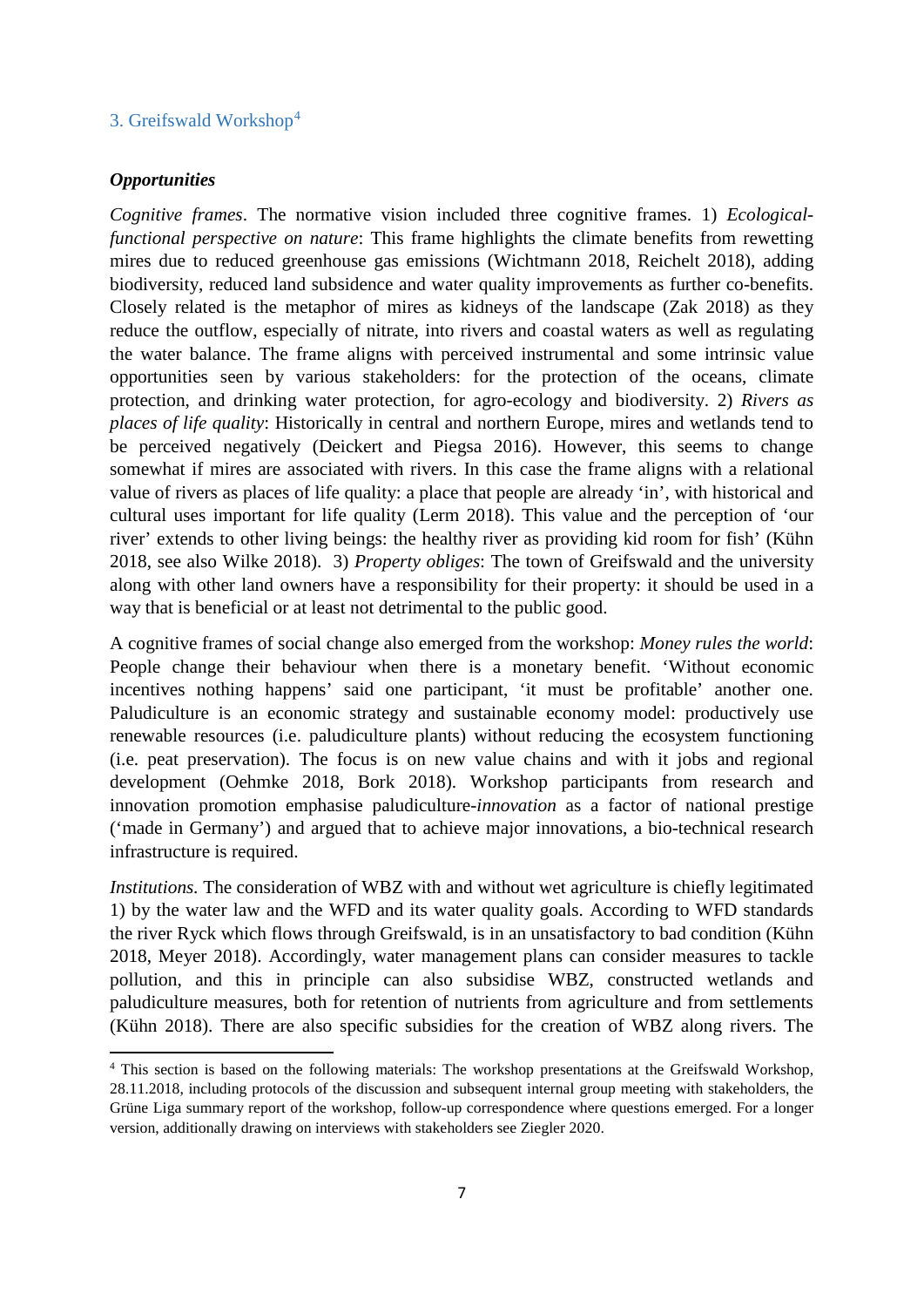*Strukturelementerichtlinie* of the province Mecklenburg-Vorpommern supports the taking out of use of agricultural land for the improvement of natural and economic conditions of production (§1.1) with 610 Euro per hectare for buffer zones ("Gewässerrandstreifen") of 5 to 30 metres width, plants growing there can be used (§6.2., Richtlinie 2016). However, the qualifications for re-wetting have to be considered (see institutional barriers below). 2) The protection of WBZ is legitimated by nature conservation law. For example, grassland on mires can be recognized for nature conservation and landscape care in protected areas such as Natura 2000.

*Social Networks.* Social networks have the collective power to shape institutions and cognitive frames, and to diffuse cognitive frames. Proponents of paludiculture are aware of, and in touch with, various stakeholders: farmers and their associations, potential users of the harvest (energy, construction, new materials, fodder etc.), recreational visitors and people living in the area, (agro)-scientists, public and private funders, agricultural coaches and consultants and the water associations responsible for managing drainage systems. However, there is no social network among members within these various groups nor across groups, in the sense of established and habitual interpersonal or intergroup relationships. Rather, the paludiculture innovators seek to advance such networks via international conferences and action groups. For example, the paludiculture project Morgen has established an action group consisting of members from the Greifswald city assembly, town hall administration the office for construction and nature conservation, the lower water authority and the university to advance practical pilot projects on mires in the catchment of the Greifswald river Ryck.<sup>[5](#page-7-0)</sup> Due to the contested nature of land use change, a challenge for group formation is constructive and inclusive dialogue. One farmer stressed that it is important to 'talk with each other, and not about each other'; and another participant said that he feels that 'there is no network yet but mutual recognition' has been achieved.

#### *Barriers*

 $\overline{a}$ 

*Cognitive frames.* There are normative frames reinforcing the status quo. 1) *land drainage as achievement*: 'Melioration' is seen as an engineering achievement. In such a framing, there has been progress, and the time before melioration was much worse. 2) *nature conservation, not nature use!* In this view, nature (rivers and wetlands) are valuable and/or in good shape; they should be conserved, not used.<sup>[6](#page-7-1)</sup> Nature has adapted to the new landscapes, species have found their habitats there – and their protection has priority. One participant asked if wetland buffer zones with wet agriculture would not be a threat to the landscape and mean 'that the stork will not come back'.

The cognitive frames of social change, 3) *money rules the world*, also reappeared as a barrier. On some views, 'the [paludiculture] vision is not economic'. As one participant from farming clearly put it 'I am an idealist but not a suicidal idealist' (Rindler 2018). The novel is risky (for example calculation of profit, demand and value chains)*.* This is not only a matter of economic expectation but also of consequences of re-wetting. Will the water table rise and flood basements, was a question raised in discussion. This different take on the economic

<span id="page-7-0"></span><sup>5</sup> [http://www.succow-stiftung.de/morgen.html,](http://www.succow-stiftung.de/morgen.html) accessed 5.04.2019.

<span id="page-7-1"></span><sup>&</sup>lt;sup>6</sup> An associated cognitive frame, which clearly emerged from the interviews, is the landscape with drained mires as home and source of identity (Ziegler 2020) with people enjoying and appreciating the landscape as is.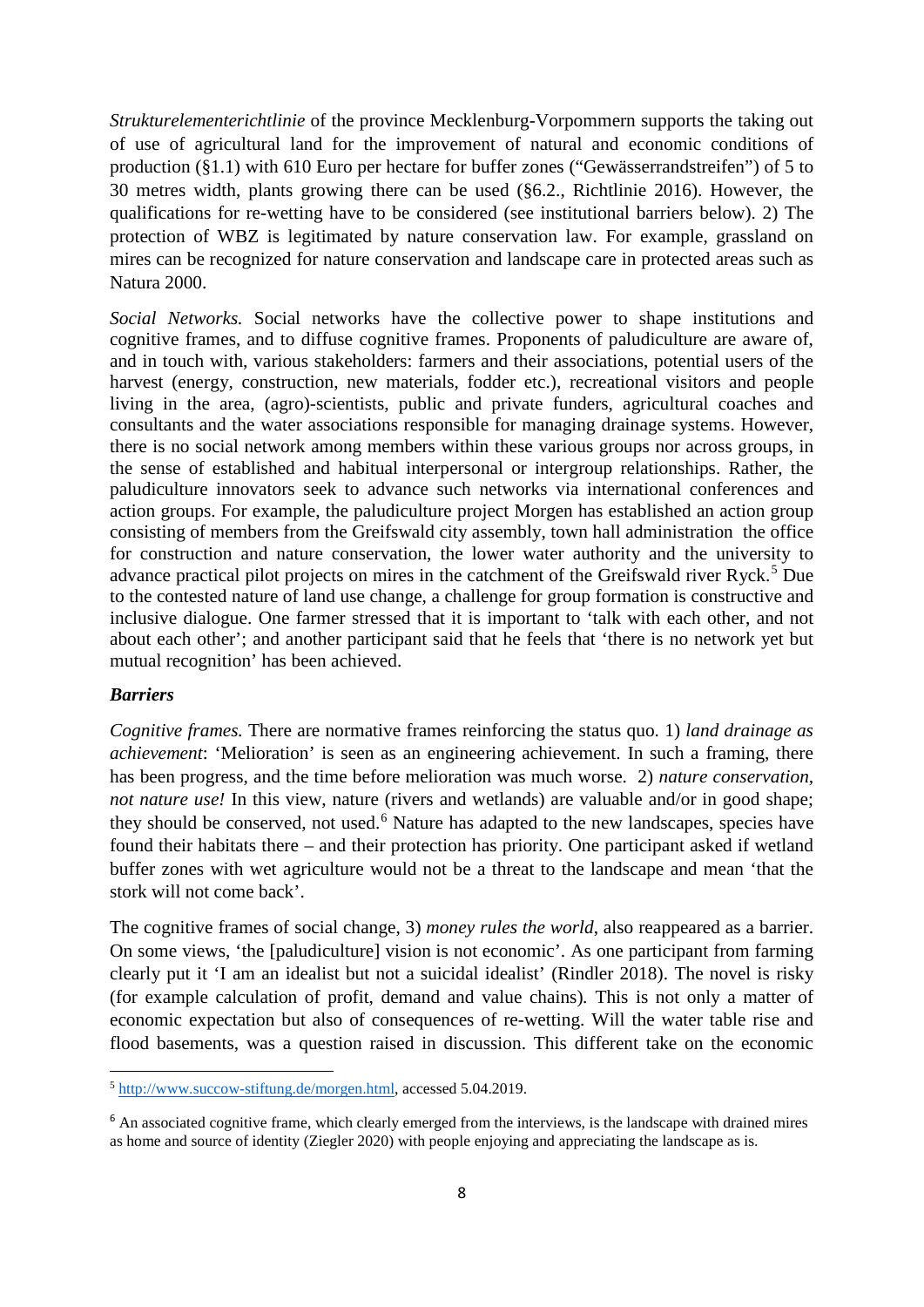cognitive frame. Is supported by the perception that people are forced to think in the shortterm, but this is a topic that needs long-term thinking through, while sustaining economic feasibility in the present (Rindler  $2018$ )<sup>[7](#page-8-0)</sup>. In addition, there was cognitive disagreement and a different perspective on what would achieve change in direction of water protection. On this 4) cognitive frame, *the problem should be solved at source* (Meyer 2018). The wet agriculture potential is limited, and the real issue is to reduce fertiliser and pesticide use.

*Institutions.* Institutions also act as barriers supporting the status quo. They do so for a variety of reasons. First of all, they provide funding for competing goals*.* 

*1) Agriculture:* The CAP is an important source of funding for agriculture via the direct payments of its first pillar, also on drained mires.<sup>[8](#page-8-1)</sup> This means that for example some extensive grass land use on drained mires and other wetland types would not be profitable without such subsidies. By contrast, wet agriculture with production of biomass from Common Reed or Cattail on restored mires currently do not receive these direct payments; cultivating reed and other plants hence means a loss of direct payments (Oehmke 2018). Second, there is the risk that land that is not in agricultural use (German "Feldblock") loses in property value, and farmers might also feel that it is important to have the land so recognized (Risse 2018). Third, land that has been used as grassland for more than five years cannot be converted into arable land ("EU Gründlandumbruchverbot"), and according to this logic can also not be converted into wet agricultural use by cultivation of Paludicrops where this would require ploughing ("Umbruch" – so this point does not hold for wet grassland land use). Fourth, a further implication of subsidise for intensive agriculture and with it the use of large amounts of fertiliser and herbicides, is to create various costs downstream: as already noted, nature-based wetland solutions might be insufficient to remove large amounts of fertiliser and pesticide; in addition, pesticides and herbicides re-appear in biomaterial harvested from such wet agriculture sites, reducing the potential value of these materials as bio-materials. Even without this complication, some paludiculture value chains might only be profitable with subsidies, whereas others such as reed cultivation for construction, might be profitable even without subsidies (Risse 2018).

2) *Water*: Land use change, especially linked to water, is strongly regulated. On a case by case basis, this therefore requires an assessment of the intensity of the rewetting projects in wetland buffer zones with or without wet agriculture.<sup>[9](#page-8-2)</sup> In addition, even if the rewetting with or without wet agriculture, would advance the WFD goals, the principle of voluntariness applies: as a result owners can block measures and effectively question their acceptability (Kühn 2018). This may result in great problems, as rewetting cannot be realised for single fields but must always consider at least sub catchments/hydrological units. The success of a

<span id="page-8-0"></span> <sup>7</sup> This includes the point that economic actors have long-term commitments (for example due to investments in machines) that make changes in the present difficult, especially where these are based on uncertain future benefits.

<span id="page-8-1"></span><sup>8</sup> Overview of subsidies here: [https://www.service.m-v.de/foerderfibel/?sa.fofi.kategorie\\_id=108,](https://www.service.m-v.de/foerderfibel/?sa.fofi.kategorie_id=108) last accessed 7.07.2019.

<span id="page-8-2"></span><sup>9</sup> For the respective issues in planning approval and environmental impact assessment see Schäfer and Yilmaz 2019.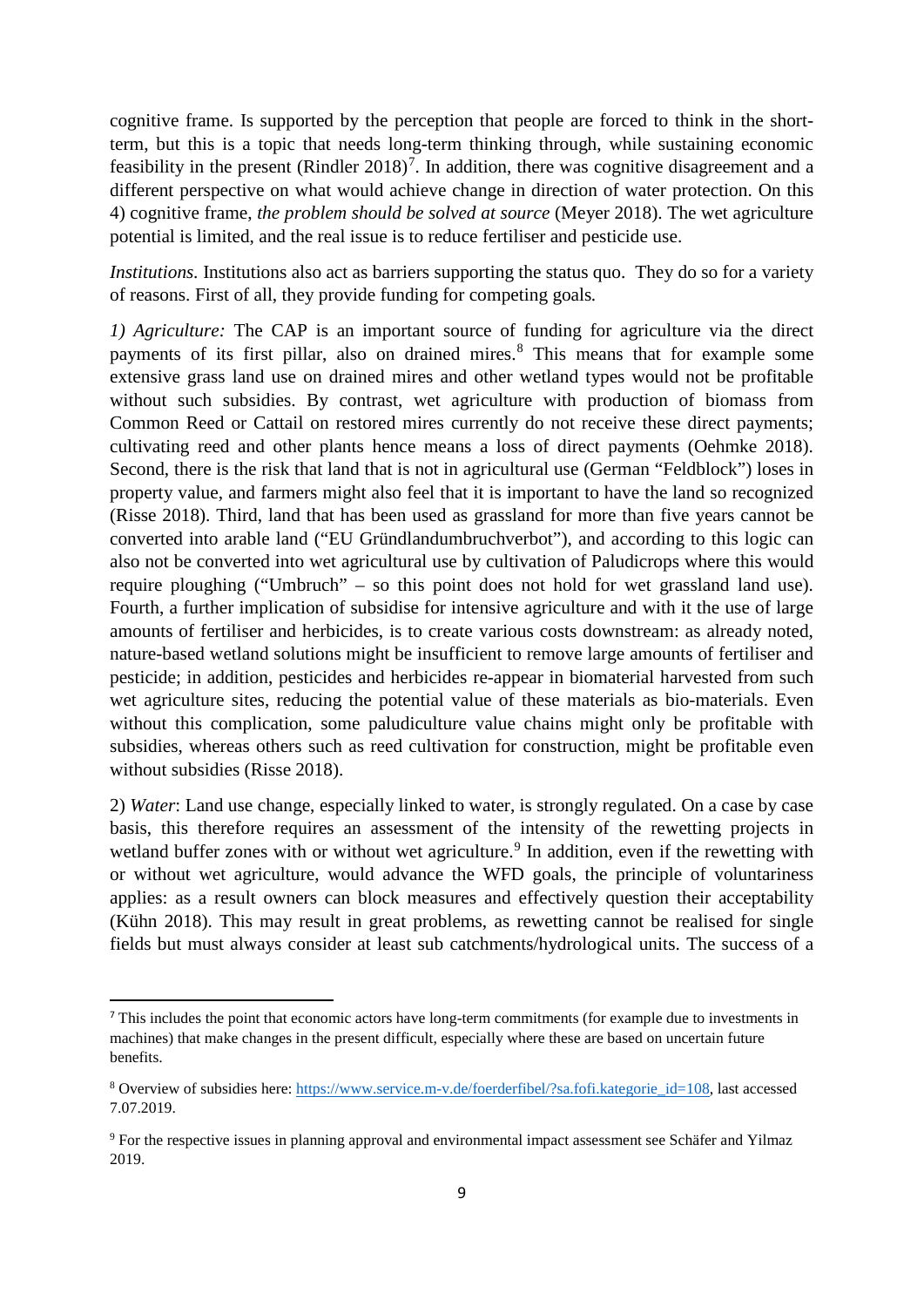rewetting measure is dependent on the acceptance of all land owners respectively farmers within one hydrological unit.

3) *Nature conservation:* Rewetting WBZ with or without wet agriculture will affect the prevailing flora and fauna. "Will forage areas of the spotted eagle and the stork be negatively affected by such measures?", asked one participant. In the pilot area Heilgeisthof at the Ryck, such considerations yielded a conclusion against a project of rewetting with a reed/cattail plantation, as a subsequent nature conservation assessment confirmed that reed would have reduced the forage area of storks in the area (and hence would require a compensation area).<sup>[10](#page-9-0)</sup> Thus there can be tensions between the protection of individual animals, species and biotopes on the one hand, and the restoration of an ecosystem on the other hand.<sup>[11](#page-9-1)</sup>

4) *Technology*: A history of complex melioration, as in the Ryck upper catchment, means that even for experts the draining system and order of tubes is difficult to track, and therefore technically demanding (Zak 2018). As it will often not be possible to take out a "part" of the system without affecting the rest, there is a strong path-dependency that makes change technically demanding and financially expensive (Ziegler 2020).

5) *Finance and contracts*: The above complications with subsidies and value chains means that investment in wetland is perceived as a risky investment to be avoided by municipalities (who are often owners of the zones). At any rate, rewetting with wet agriculture likely requires changes to rental contracts (Risse 2018) or a more systemic solution at the municipal level.

*Social networks.* There are social networks with collective power to reproduce institutions and cognitive frames. Agricultural, engineering, and industrial networks have business models and habits based on the status quo, and are likely to use their resources to protect them. This includes the use of peer-pressure against network members wanting to try out new things. Institutionally complex and knowledge-intensive change in land use supports stasis where staff in public authorities lack time and resources to understand alternative options. Even if a municipality top-down decides in favour of rewetting with or without wet agriculture various public authorities might still speak in "different voices", some supportive, some feeling overwhelmed, others being opposed.

There is also the effect of science as a network of organised scepticism. For example, nitrate can be removed in drained mires too (Meyer  $2018^{12}$ ), thereby complicating the kidney-thesis above. Citizen scientists can add to the confusion, for example if they take one-time measurements: seemingly arriving at different results if they confuse a point value with an

 $\overline{a}$ 

<span id="page-9-0"></span><sup>10</sup> Source: Project Morgen, Succow Foundation.

<span id="page-9-1"></span><sup>&</sup>lt;sup>11</sup> Note, however, that a legal assessment comes to the conclusion that at least for the assessment of the initial intervention (rewetting with or without paludiculture) in most cases such conflicts should not result in compensation measures if the overall ecological impact of such rewetting measures is positive (Schäfer and Yilmaz 2019). See also Schäfer and Lechtape 2020.

<span id="page-9-2"></span> $12$  For a detailed discussion see Zak et al. (under review), and specifically on methane emissions from rewetted peatlands used for cotton tail cultivation see Vroom et al. 2018.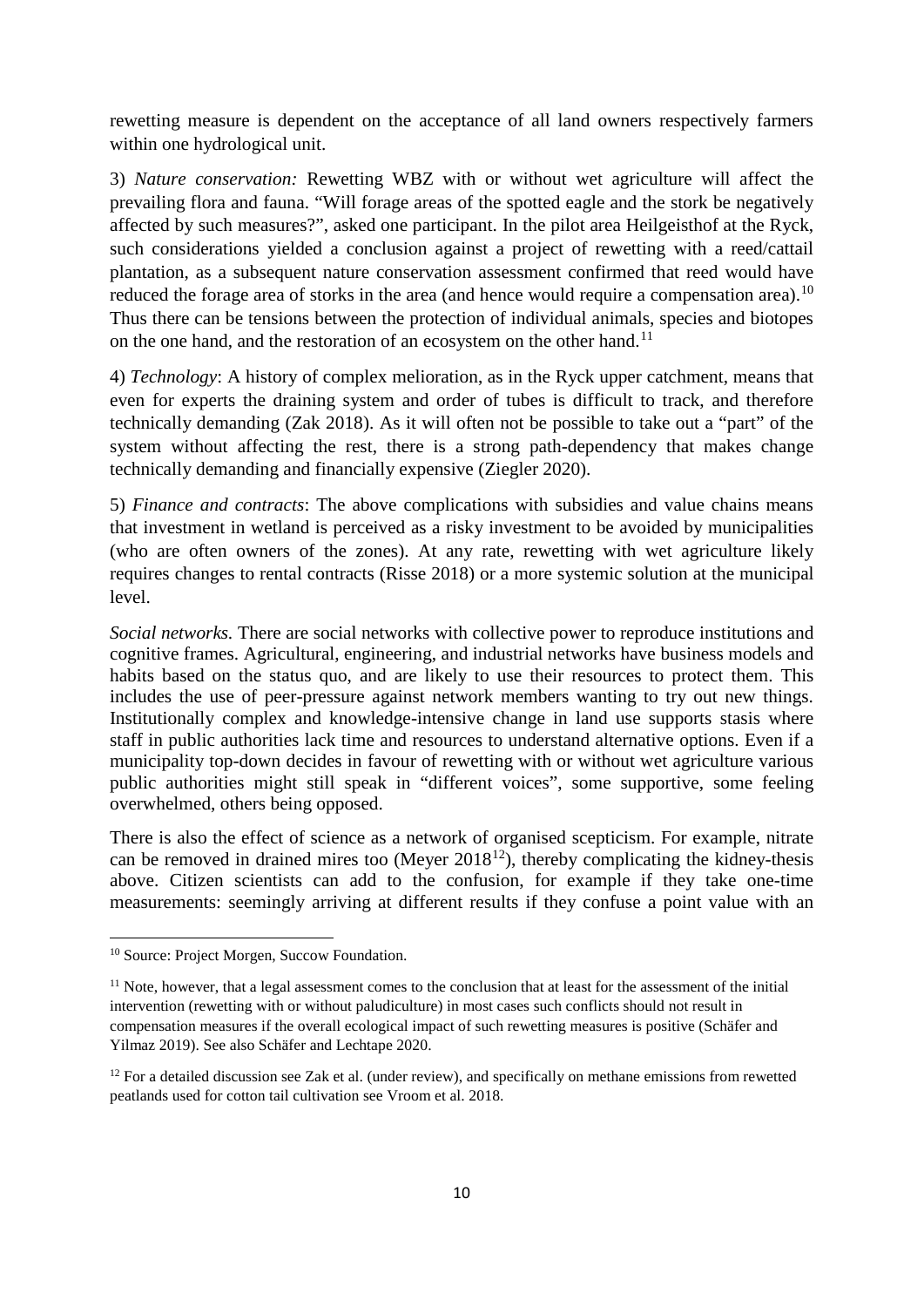annual or seasonal average value (Kühn 2018). Last but not least, there is not organized citizens' or farmers' movement for paludiculture.

# *Interrelations in the social grid*

The major positive lesson of the Greifswald workshop is the importance of social network building at an early state of rewetting with or without wet agriculture. Due to the controversy causes by such interventions – resulting from different perceptions of drainage and rewetting and their contribution to economy and the environment, as well as from institutional complexity and associated fractured responsibilities – the formation of collaborations is very important, even if only to create a space for discussion based on mutual recognition (German: "auf Augenhöhe reden").

Due to path-dependency resulting from melioration systems and institutional complementarity (not least due to current agricultural subsidies and a highly diverse institutional landscape that make socio-ecological change demanding), WBZ with wet agriculture is a pathway at the margin of intensive agriculture and river management (Ziegler 2020). Changing this requires a multi-year effort with likely leadership by the state to promote security for multi-year testing of new value chains, possibilities for farmers to explore new options while sustaining revenue in the present, time for authorities to include rewetting and wet agriculture in longterm planning (notably river management plans of the WFD) and facilitation by applied science or other knowledge brokers. This can draw on the shared cognitive frame 'money rules the world' to advance a long-term rather than short-term perspective on economic feasibility (Lechtape and Ziegler 2018).

In addition, the repeated disagreement on the 'nature' of the problem suggests that beyond WBZ and wet agriculture, and in accordance with the polluter pays principle of the WFD, good agricultural practices (including limits to fertiliser use) have to be defined and effectively enforced in implementation (Clearance 2018).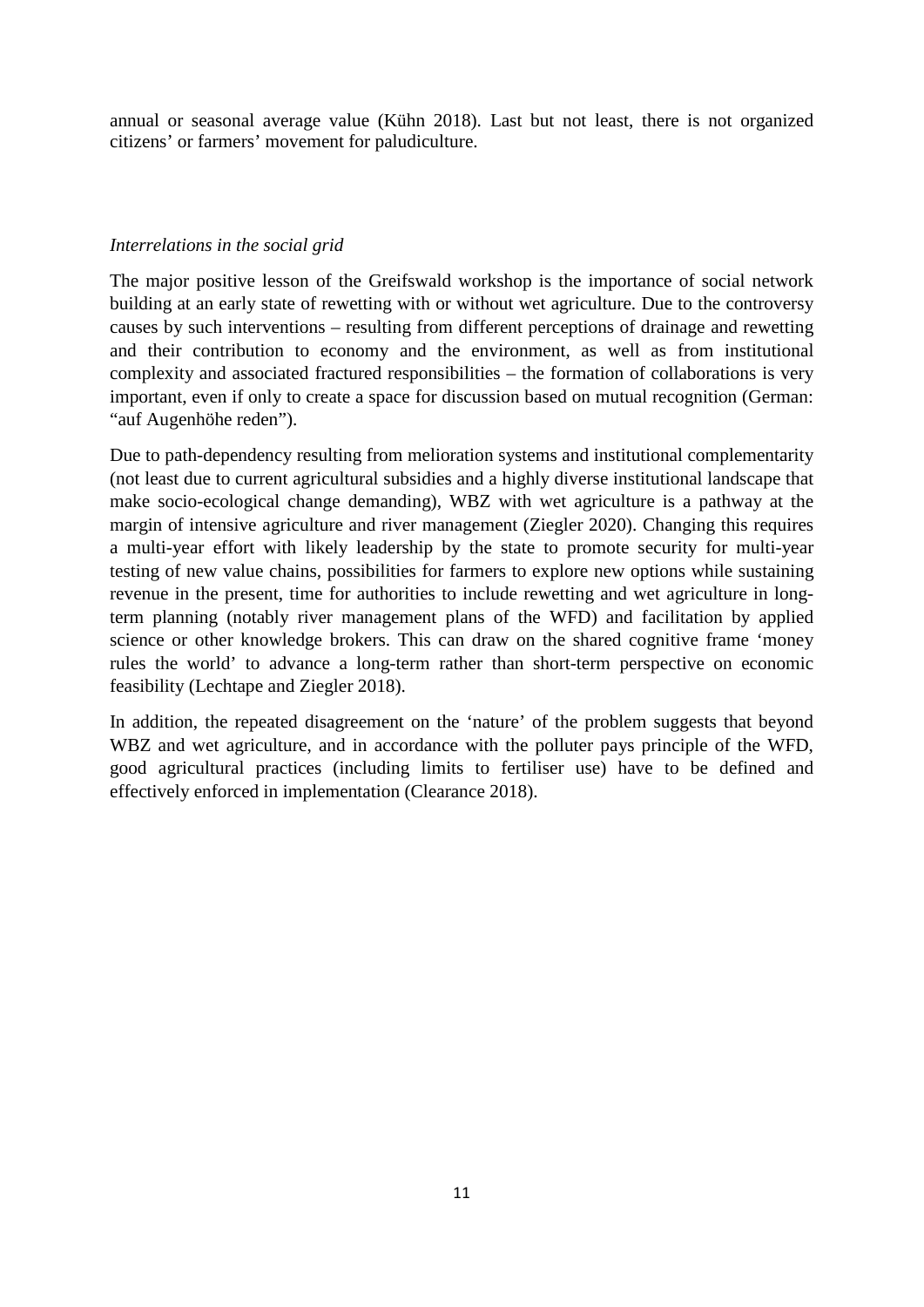# 4. Warsaw Workshop<sup>[13](#page-11-0)</sup>

#### *Opportunities*

l

*Cognitive Frames.* The normative vision included two cognitive frames. 1) *Ecologicalfunctional perspective on nature*: This frame highlights the benefits from rewetting wetland buffer zones for local water cycling (and local cooling), water retention, and water quality due to nitrogen and phosphate retention (Grygoruk 2019, Kotowski 2019). Rivers are the "bloodstream of the Earth", a multifunctional system with many co-benefits rather than canals for draining waste (Kotowski 2019). 2) *Looming ecological catastrophe*: Rivers and water systems from source to oceans are under heavy pressure from human activities. This is for example testified by bans of swimming in lakes and coastal waters of the Baltic Sea due to algae blooms. A cognitive frame of change also was emphasized in the workshop: 3) *Working together*: Water crosses agricultural land and rivers, therefor water managers, farmers and ecologists must work together (Kotowski 2019).

*Institutions.* Workshop participants identified three institutional opportunities. 1) *EU Strategy for the Baltic Sea Region (EUSBSR)*. This strategy has three objectives that wetland buffer zones with wet agriculture can contribute to the strategy's objective 1 "Save the sea" (including water cleaning), objective 2 "connect the region" (with wet agriculture as local source of energy) and objective 3 "Increase prosperity" (with climate adaption as a sub- $\gamma$  goal)<sup>[14](#page-11-1)</sup>. However, there are currently no specific resources for wetland buffer zones and wet agriculture within this strategy (Dawidowicz 2019). 2) *EU-Energy Efficiency Directive:* It demands more energy efficiency in housing. Paludiculture products (van Weeren 2019) such as typha might be an attractive alternative to the styrofoam and glass wool used in Poland, also because typha is fire proof. 3) As in the prior workshops, participants pointed to the *EU Common Agricultural Policy* and its reform as an opportunity to create funding for WBZ. In relations to this, the Polish Rural Development Programme could be used to support WBZ development via subsidies. Cross-sectoral mechanisms should be developed in the form of new legal guidelines and implementation acts between the Ministry of Agriculture and Rural Development, the Ministry of Maritime Economy and Inland Navigation, the Ministry of Environment, and the Ministry of Entrepreneurship and Technology. In particular, the Ministry of Agriculture and Rural Development and the Ministry of Maritime Economy and Inland Navigation (responsible for water management) could find a way for financial support of WBZ development and to establish mechanisms guaranteeing effective fund absorption. The formulation of legal solutions enabling proper management of these funds should be prioritised (e.g. implementation of subsidies for water retention in meadows, and a tax for emissions of nutrients to surface waters). Spatial planning should be developed to support WBZ creation by making their creation obligatory in spatial planning law. Finally, construction and material legislation could be changed in such a way that use of bio-materials such as Typha is possible without obtaining certificates for the materials in advance.

<span id="page-11-0"></span><sup>&</sup>lt;sup>13</sup> Materials used for the analysis: Presentations and protocol of group workshops in Warsaw; workshop summary Michael Bender (as of 18.3.2019); notes from presentations by Polish participants in Danish workshop (see above).

<span id="page-11-1"></span><sup>&</sup>lt;sup>14</sup> See [https://www.balticsea-region-strategy.eu/about/implementation,](https://www.balticsea-region-strategy.eu/about/implementation) last accessed 7.7.2019.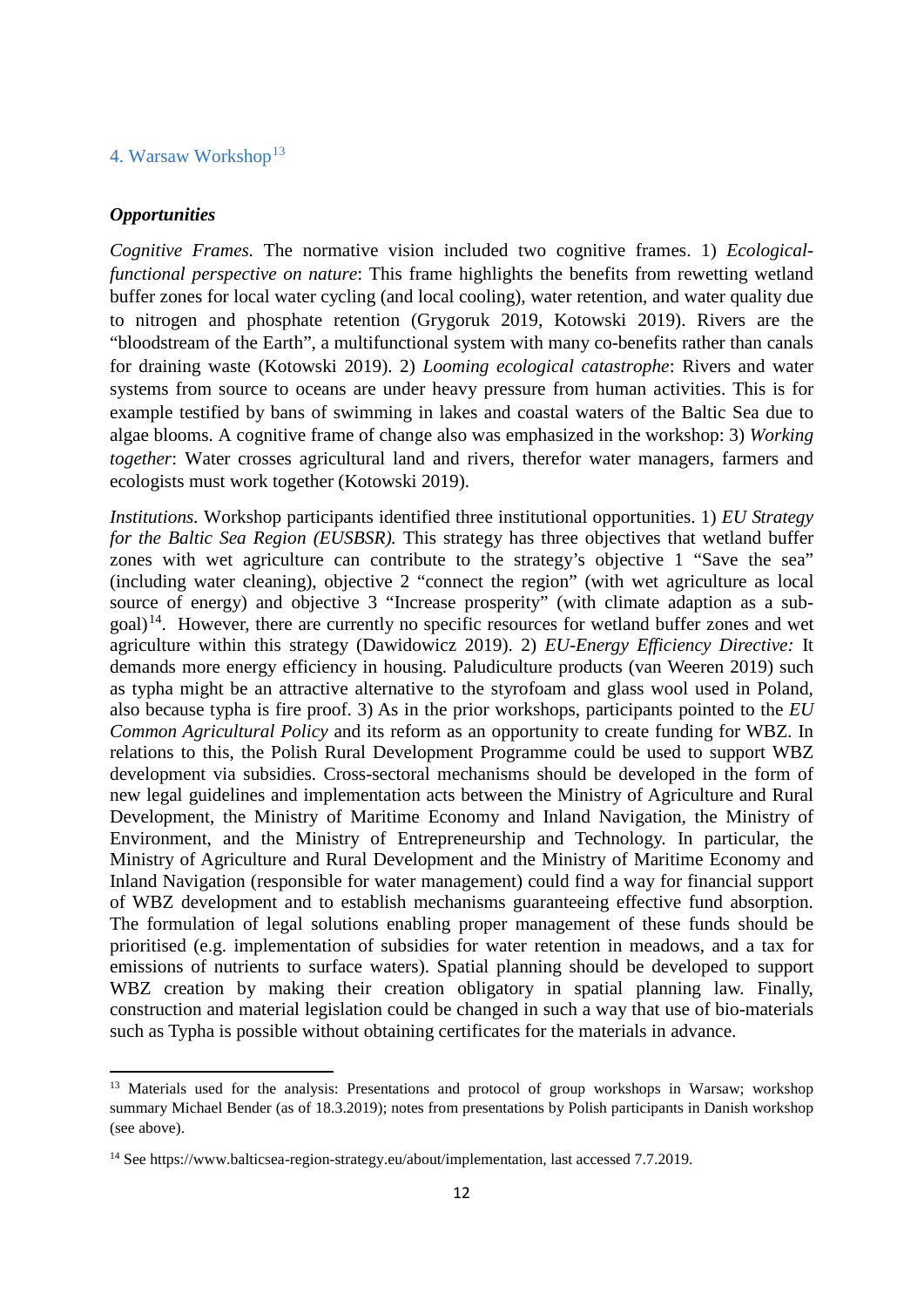*Specific proposals* were also made: 1) Additional payments for landowners for water retention in riverine meadows or systemic purchase of land located along watercourses. 2) Tax emission of biogenic substances to groundwater; if polluter develops WBZ effectively (capturing nutrients) the tax will be reduced. 3) Obligatory establishment of WBZ as a compensation for investments affecting the environment. 4) Flood protection: moving embankments from the river as far as possible (more space for rivers and floodplains), banning any infrastructural development in floodplains, resettlement of people living in floodplain areas. 5) State Forests take into account the need for WBZ development and functioning: no clear cuts along watercourses, protection and restitution of wetland habitats. 6) Promote soft mowing, e.g. mowing every 4-5 years in August as a practice to move towards richer biodiversity in wet meadows of small, lowland river plains (Kolos et al 2018). 7) Approach the assembly of Wooden Frame House Builders with proposal of using typha or other paludiculture products as filling material.

*Social Networks.* There is currently no dedicated network for WBZ and wet agriculture. However, workshop participants emphasized that various actors already can take action anyway in their respective roles. 1) Scientist can a) pilot projects on different variants of WBZ implementation to demonstrate the most effective and simplest solutions adjusted to local socio-environmental conditions, b) offer training for school and pre-school teachers, for example as a part of post-graduate studies, c) prepare materials describing the role of wetlands for the humans and environment (incl. benefits provided by WBZ and practical aspects of WBZ establishment) for teachers, journalists, entrepreneurs, priests, agricultural advisors and other stakeholders. 2) Teachers can a) participate in trainings on WBZ and organize the knowledge transfer to students, b) organize field trips for students to visit river valleys as well as to farms in order to make young people aware of problems caused by using fertilizers in agriculture, and c) organize environmental scouting. 3) Journalists can a) report in the mass media about WBZ, the pressure on them and their various benefits for humans and the environment; b) more generally promote a more positive image of ecologists and those promoting nature protection (rather than framing them as 'eco-terrorists'). 3) Entrepreneurs can a) lobby for widespread marketing of wet agriculture products, and b) finance ads to promote WBZ development. 4) Priests can bring the subject of environment protection, necessity of taking care of the environment to Sunday sermons and parishes. 5) Directors and managers of National Parks and Centres of Ecological Education can prepare and implement demonstration projects to present and explain how WBZ look like and work, and what wet agriculture is. 6) Members of non-governmental environmental organisations can a) campaign and organize educational projects on necessity of WBZ development, and b) participate in public consultation of plans, programmes and policies on spatial development, water management, forestry etc. to assure including WBZ solutions. 7) Agricultural advisers and consultants can a) inform and reason with farmers on necessity of WBZ development and benefits coming from wet agriculture, b) individually meet with farmers, provide information and promote activities on WBZ development during public events (carnivals, harvest festivals, firemen competitions etc.), c) organize study trips for interested farmers to Denmark, Germany and the Netherlands, where WBZ exist and wet agriculture is carried out, to show how these solutions work in practice. 8) Farmers can a) apply for support of agricultural advisor and indirectly of scientists or non-governmental organizations to prepare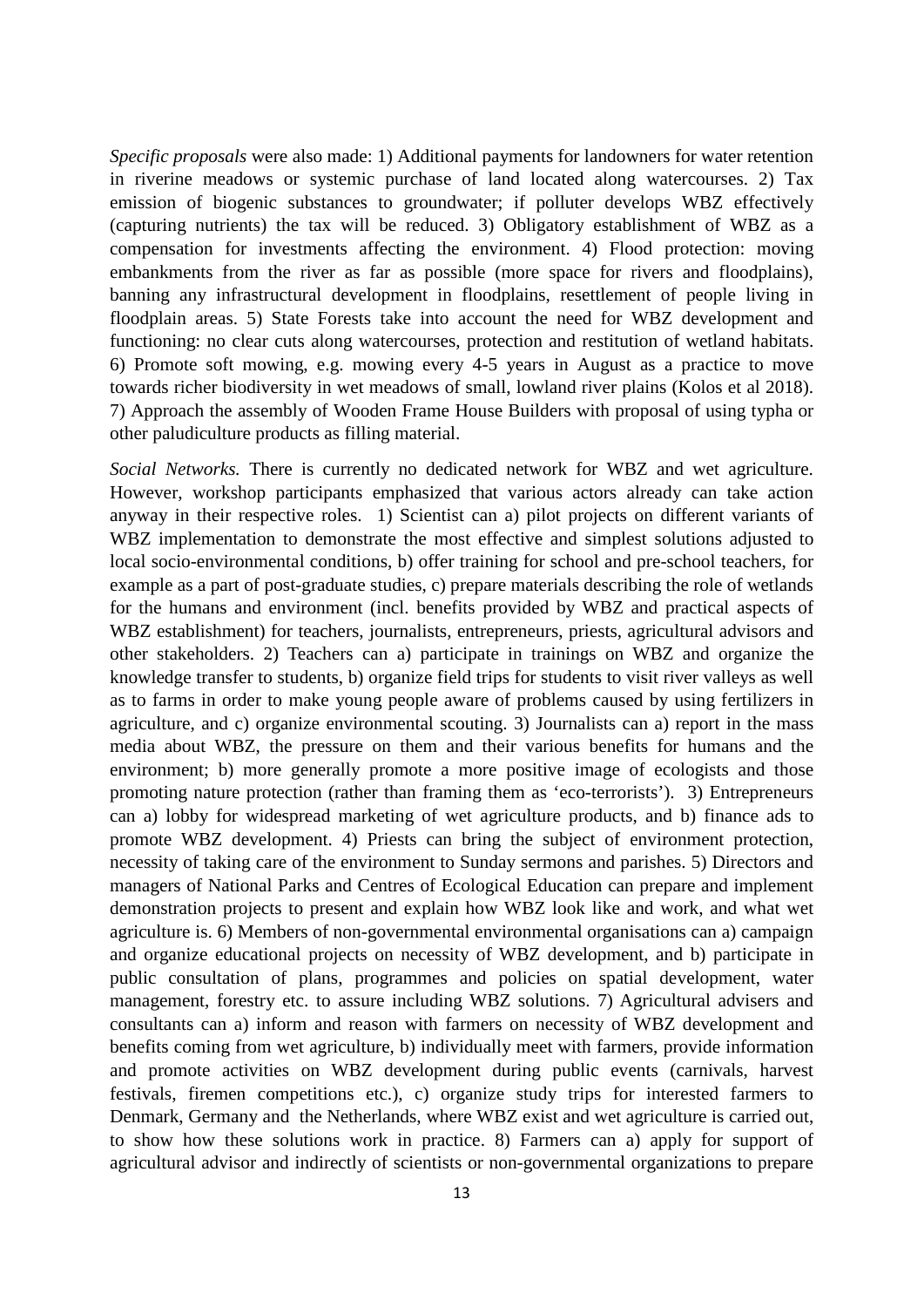a demonstration project of WBZ on their land, and b) take part in Baltic Sea Farmer of the Year contest. 9) Authorities can develop legal regulations leading to support farmers in WBZ development via financial mechanisms (subsidies, tax reliefs etc.).

#### *Barriers*

*Cognitive Frames.* There are normative frames reinforcing the status quo. 1) *Land drainage as achievement*. There is a modernist policy focus, not least in government, that views rivers primarily as an economic resource with a renewed priority of regulating and channelling rivers (Kotowski 2019). As for cognitive frames of social change, 2) *money rules the world*, also appeared again as a barrier. Rational environmental policy on this view requires economic use value clarification and communication. But wetlands and their ecosystems services currently have no use value or market price. Accordingly, the economic value has to be estimated (on cost estimate approach within Clearance see Giergiczny 2018). 3) *Lack of education and knowledge*: It views education as a prerequisite of change, but finds it mostly lacking, for example insufficient ecological knowledge of river continuity, water and nitrate cycles and rivers being more than 'points', insufficient practical knowledge about use possibilities of (wet) agricultural plants and so forth. The first cognitive framework above together with this one in turn make it possible to present ecologists and nature conservation advocates as 'eco-terrorists' or insinuate as criminal intention. 4) *Scepticism regarding WBZ and wet agriculture as an effective solution*. During spring pulse, WBZ might be ineffective and spring water bypasses them. More technical solutions might be needed (Banaszuk 2018).

*Institutions.* Institutions also act as barriers supporting the status quo. They do so for a variety of reasons. In addition to points already emphasized in prior workshops, participants in Warsaw emphasized: 1) *Property distribution*: In Poland property holdings are frequently very scattered, this makes WBZ restoration additionally difficult. 2) *Lack of dedicated funding and regulation*: There is no dedicated funding for wetland buffer zones in Poland, nor is there a dedicated regulation. 3) *Lack of supportive ecosystem for paludiculture products*: There is insufficient regulation for the use of paludiculture products. For example, in construction, formal requirements for synthetic materials are less restrictive than for natural materials such as those from paludi-plants. There is also no suitable certificate for their use as building material, thus reducing their use options. There is currently no market demand for wetland products, and as long as there is only a very small production of paludiculture products, such as cattail used for construction, these remain expensive with no economies of scale. In addition, environmental pollution produces added cost for paludiculture products. A plant such as cattail also accumulates pollutants, e.g. herbicides, as a result these contaminate construction materials; moreover, there are therefore further costs resulting from testing for herbicides/pesticides (van Weeren 2019).

*Social Networks.* There is no social network for the development and maintenance of WBZ with or without wet agriculture. Rather state authorities, such as the Ministry of Maritime Economy and Inland Navigation, see water protection and resource provided via the water management plans of the WFD as a stimulus for local economy focused on channelization and 'dredging' of rivers.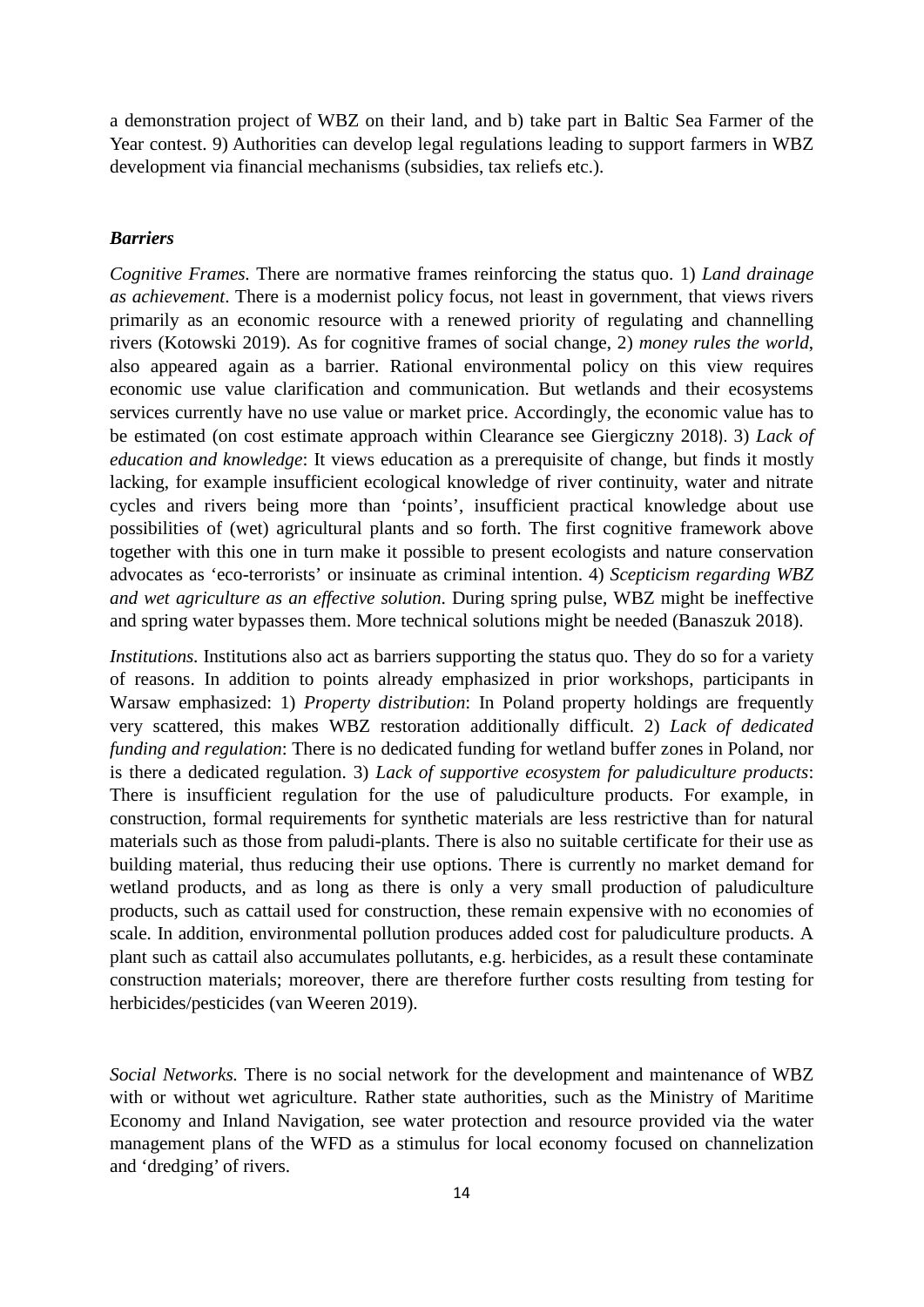#### *Interrelations in the social grid*

 $\overline{a}$ 

It seems too early to speak of positive enforcement relations regarding WBZ development with or without wet agriculture in Poland due to an apparent lack of pilot projects coupled with a countervailing, strong modernist tendency to remake rivers as an economic resource for transport. This in turn legitimizes the use of resources, such as from WFD, for 'dredging' policies that go against WBZ restoration. However, increased awareness of environmental danger for rivers and coastal waters of the Baltic Sea might serve as a stimulus for better exploring the co-benefits of wetland buffer zones, both for new wet agriculture options (such as an input for construction or for energy<sup>15</sup>) but also for old recreational and other uses such as fishing.

<span id="page-14-0"></span><sup>&</sup>lt;sup>15</sup> For the area of the Narew National park, a recent study of bioenergy production finds that the most productive community with the highest biomass yield was a reed bed, followed by tall sedges and by sedge moss communities (Banaszuk et al 2019.). The study also notes this approach would help closing the loop via the recovery of nutrients and organic matter for reuse in agriculture.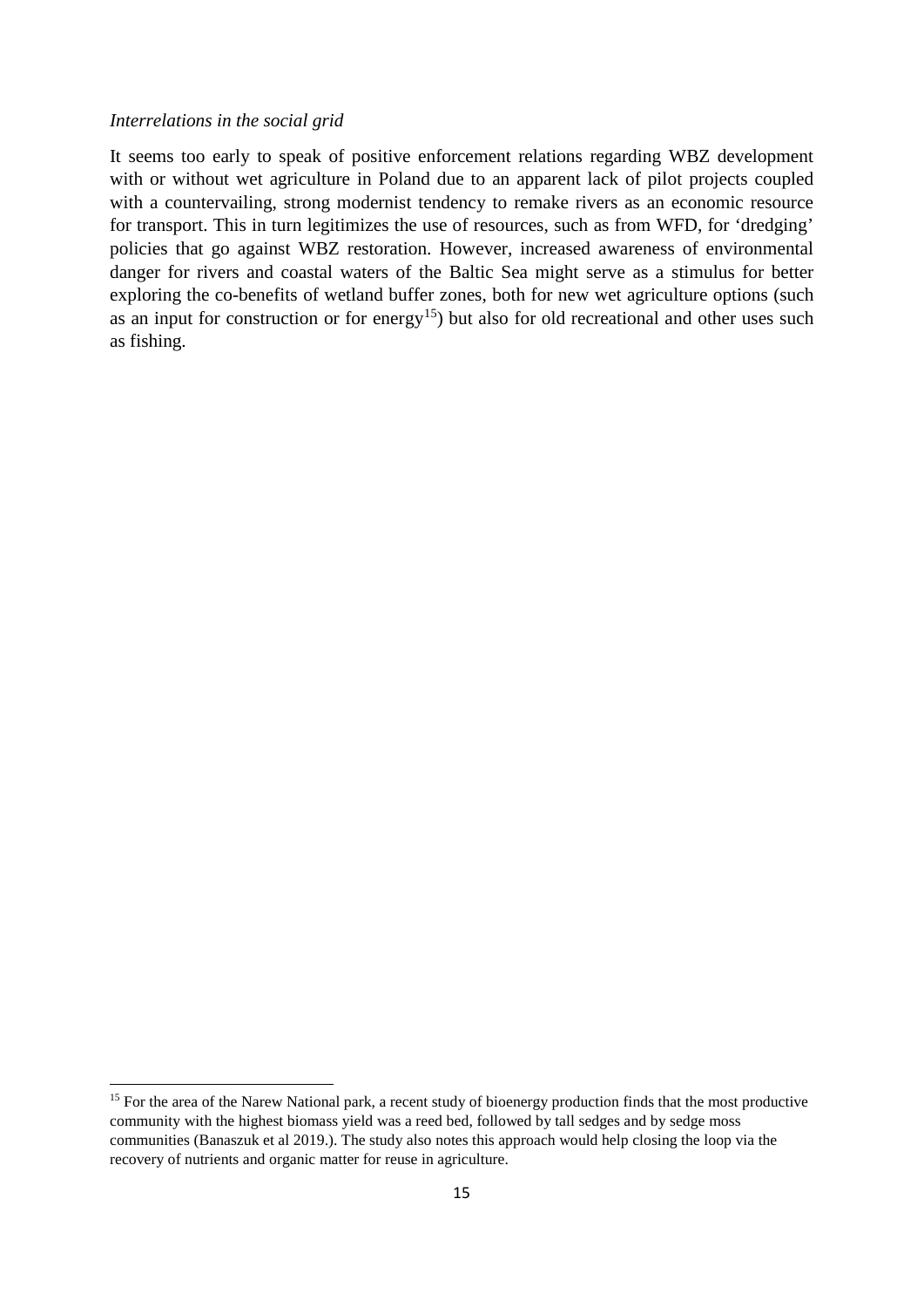### References

Audet, Joachim; Zak, Dominik; Bidstrup, Jørgen; Hoffmann, Carl Christian. 2020. Nitrogen and phosphorus retention in Danish restored wetlands. Ambio 49 (1) 324–336.

Banaszuk, Piotr. 2018 [Transport of contaminants in an agricultural catchment during](http://www.wrrl-info.de/docs/Piotr%20Banaszuk%20-%20Transport%20of%20contaminants%20in%20an%20agricultural%20catchment%20during%20snowmelt%20buffer%20strips%20vs%20preferential%20flow%20paths.pdf)  [snowmelt buffer strips vs preferential flow paths](http://www.wrrl-info.de/docs/Piotr%20Banaszuk%20-%20Transport%20of%20contaminants%20in%20an%20agricultural%20catchment%20during%20snowmelt%20buffer%20strips%20vs%20preferential%20flow%20paths.pdf). Presentation Clearance Workshop, Aarhus, March 2019.

Banaszuk, Piotr; Kamocki, Andrzej K.; Wysocka-Czubaszek, Agnieszka; Czubaszek, Robert; Roj-Rojewski, Slawomir. 2020. Closing the loop - Recovery of nutrients and energy from wetland biomass. Ecological Engineering Vol. 143, 105643.

Beckert, Jens. 2010. How Do Fields Change? The Interrelations of Institutions, Networks, and Cognition in the Dynamics of Markets. Organization Studies 31 (5) 605–27.

Bender, Michael, Janko Lenz, Vlatko Vilovic, and Laura Köppen. 2019. "Economic Principles and instruments to support restoration of Wetland Buffer Zones (WBZ) and paludiculture in a circular economy approach." Clearance Deliverable Workpackage 6. Grüne Liga, Berlin.

Blaabjerg, Jesper. 2018. Land consolidation and wetland restoration as regional development. Presentation Clearance Workshop, Aarhus, September 2018.

Bork, Ludwig 2018. Zukunftsfähige Energiegewinnung im Naturpark Mecklenburgische Schweiz – das Biomasseheizwerk Malchin. Präsentation Clearance Workshop. Greifswald, November 2018.

Clearance. 2018. Brussels Declaration 12.9.2018. Restoring riparian wetlands for clean water and agriculture –policy recommendations for the European Water Framework Directive, Fitness Check and review process, as well as the Common Agricultural Policy review process. Online available available at: [http://wrrl](http://wrrl-info.de/docs/seminar56_ClearancePolicyRecommendations_12_9_BrusselsDeclaration_Final.pdf)[info.de/docs/seminar56\\_ClearancePolicyRecommendations\\_12\\_9\\_BrusselsDeclaration\\_Final.](http://wrrl-info.de/docs/seminar56_ClearancePolicyRecommendations_12_9_BrusselsDeclaration_Final.pdf) [pdf,](http://wrrl-info.de/docs/seminar56_ClearancePolicyRecommendations_12_9_BrusselsDeclaration_Final.pdf) last accessed 7.7.2019.

Dawidowicz, Magdalena. 2019. Strategia UE dla regionu Morza Bałtyckiegoobszar tematyczny Biogeny. Presentation Clearance Workshop, Warsaw, March 2019.

Enßlin, Kläre and Michael Bender. 2018. Clearance Aarhus Workshop Report. Online available at: [http://www.wrrl-info.de/docs/seminar57\\_Aarhus%20final%20report.pdf,](http://www.wrrl-info.de/docs/seminar57_Aarhus%20final%20report.pdf) last accessed 7.7.2019.

Giergiczny, Marek. 2018. [Estimation of cultural services and](http://www.wrrl-info.de/docs/Marek%20Giergiczny%20-%20Estamation%20of%20cultural%20services%20and%20non-use%20values%20related%20to%20different%20WBZ%20scenarios.pdf) non-use values related to [different wetland buffer zones scenarios.](http://www.wrrl-info.de/docs/Marek%20Giergiczny%20-%20Estamation%20of%20cultural%20services%20and%20non-use%20values%20related%20to%20different%20WBZ%20scenarios.pdf) Presentation Clearance Workshop, Aarhus, March 2019.

Grygoruk, Mateusz. 2019. Nutrient capture abilities of wetland buffer zones. Presentation Clearance Workshop, Warsaw, March 2019.

Hoffmann, Carl and Baattrup-Pedersen, Annette. 2007. Re-establishing freshwater wetlands in Denmark. Ecological Engineering (30) 157–166.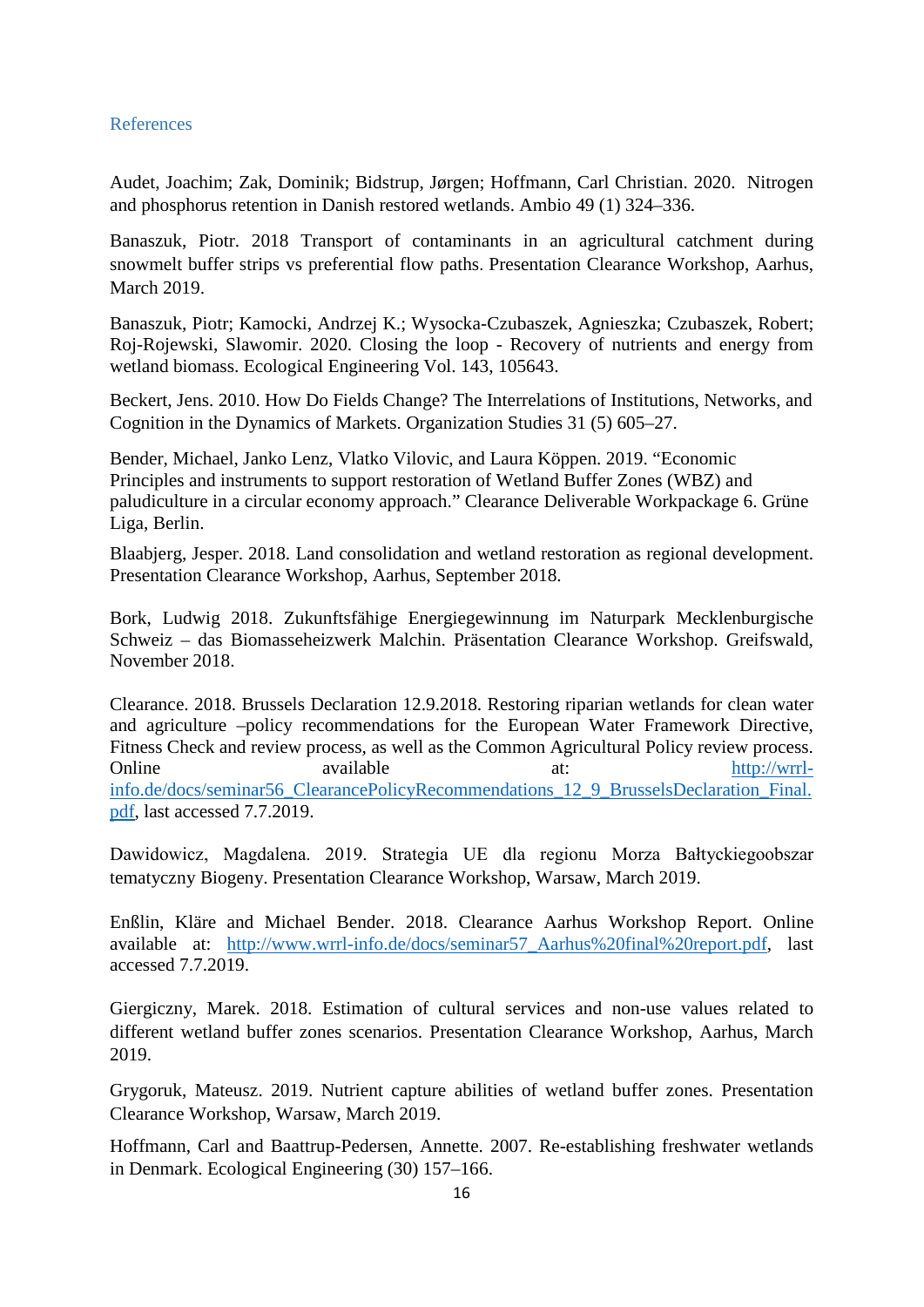Hoffmann, Carl 2018. The functioning of wetland buffer zones and their capacity for nutrient removal. Presentation Clearance Workshop, Aarhus, September 2018.

Joosten, Hans, and Clarke, Donal, eds. 2002. Wise Use of Mires and Peatlands. Saarijärvi: Saarijärven Offset Oy.

Kołos, Aleksander, and Banaszuk, Piotr. 2018. Mowing may bring about vegetation change, but its effect is strongly modified by hydrological factors. Wetlands Ecol. Manag., 26 (5)879– 892.

Kotowski, Wiktor. 2019. Introduction to the CLEARANCE Project and the Concept of Wet Agriculture. Presentation Clearance Workshop, Warsaw, March 2019.

Kühn, Ilona. 2018. Impulsbeitrag Podiumsdiskussion. Clearance Workshop. Greifswald, November 2018.

Lechtape, Christina and Rafael Ziegler. 2018. Wiedervernässung und nasse Landwirtschaft - Akteurs(motivationen), Netzwerke und Institutionen. Präsentation Clearance Workshop. Greifswald, November 2018.

Lerm, Achim. 2018. Begrüßung im Rathaus der Universitäts- und Hansestadt Greifswald. Introduction to the Clearance Workshop. Greifswald, November 2018.

Meyer, Tammo. 2018. Nährstoffabbau im Grundwasser der Polder – eine Hilfe für den Ryck? Präsentation Clearance Workshop. Greifswald, November 2018.

Moth, Lene. 2018. Municipality and Farmer Experience with land consolidation and wetland restoration. Presentation Clearance Workshop, Aarhus, September 2018.

Nicholls, Alex, Ziegler, Rafael. 2019. Creating Economic Space for Social Innovation. Oxford: Oxford University Press.

Oehmke, Claudia. 2018. Paludikultur auf flussnahen Moorflächen – Synergien zwischen Biomassenutzung und Nährstoffaustrag. Präsentation Clearance Workshop. Greifswald, November 2018.

Reichelt, Felix. 2018. Treibhausgasemissionen aus entwässerten Niedermooren – Einsparpotentiale durch nasse Nutzung. Präsentation Clearance Workshop. Greifswald, November 2018.

Ministerium für Landwirtschaft, Umwelt und Verbraucherschutz. 2016. Richtlinie zur Förderung der Bereitstellung von Strukturelementen auf dem Ackerland (Strukturelementerichtlinie), 2. Juni 2016. Schwerin.

Rindler, Lorenz. 2018. Impulsbeitrag Podiumsdiskussion. Clearance Workshop. Greifswald, November 2018.

Ringenberg, Christoph. 2018. Impulsbeitrag Podiumsdiskussion. Clearance Workshop. Greifswald, November 2018.